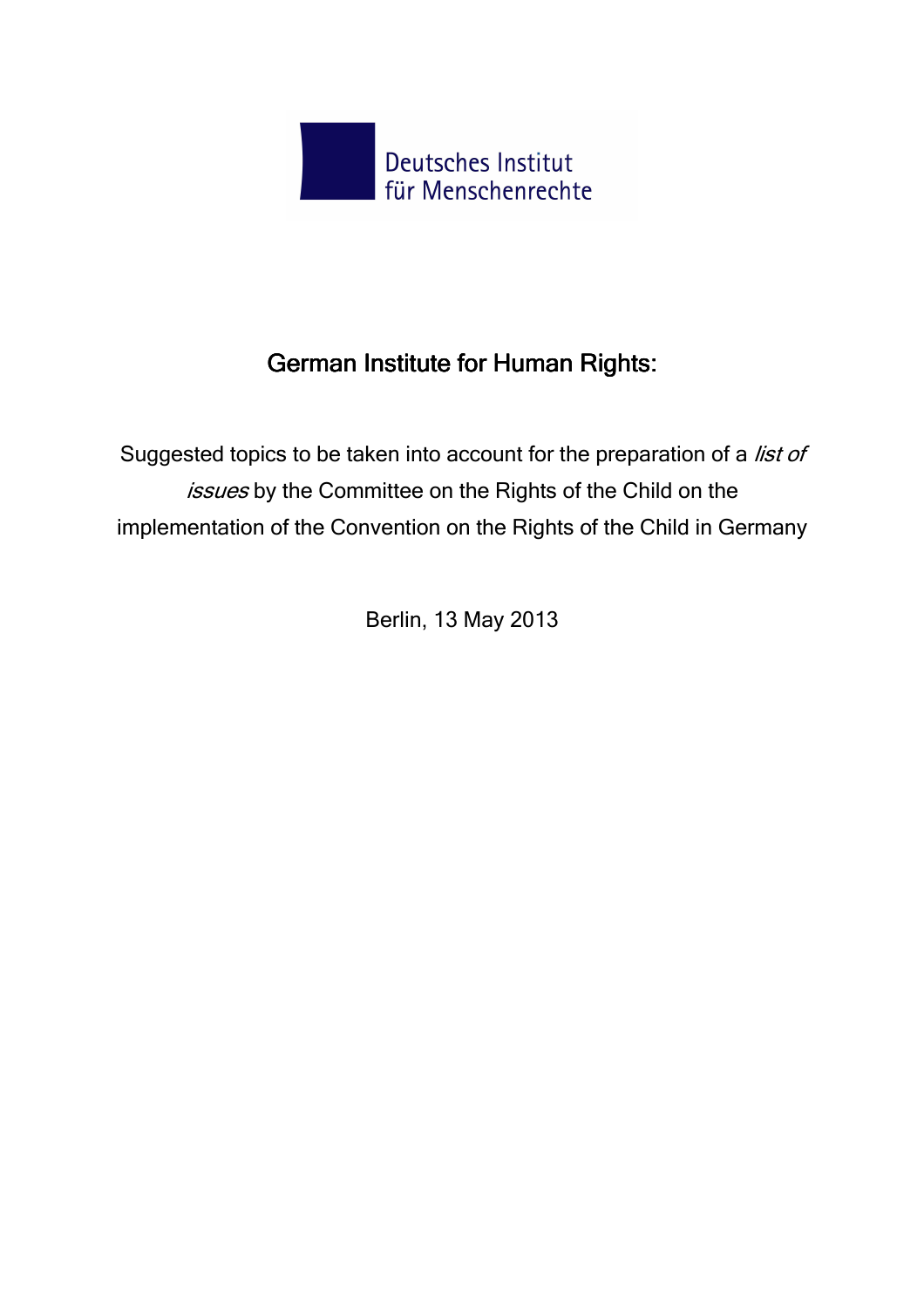#### Introduction

The German Institute for Human Rights (GIHR), the national human rights institution of Germany, has been invited by the Secretariat of the Committee on the Rights of the Child (the Committee) to provide expert advice on the implementation of the Convention on the Rights of the Child (CRC) prior to the Pre-Sessional Working Group of the Committee. The GIHR has therefore compiled the following proposals, each supplemented with short background information.

The proposals focus on those thematic areas in which the GIHR has worked, gathered information and gained expertise during the past years. Unfortunately, the GIHR does not yet have the resources to monitor the implementation of all articles of the CRC. If the GIHR would be given an official monitoring mandate for the CRC this would obviously change, allowing the GIHR to engage in regular substantive monitoring activities with respect to the implementation of the CRC over time.

The GIHR will be represented by two delegates during the Pre-Sessional Working Group to answer questions related to the information presented here. The GIHR is also open to other questions the Committee might raise with respect to the state reporting process with respect to Germany.

As a standard in all state reporting procedures related to Germany, the GIHR will invite all stakeholders and the government to an exchange of opinion prior to the session of the CRC in January 2014 when the German state report is due for examination. After the session, the GIHR will routinely organize a follow up event with all stakeholders in order to discuss the findings of the Concluding Observations and to encourage follow-up implementation.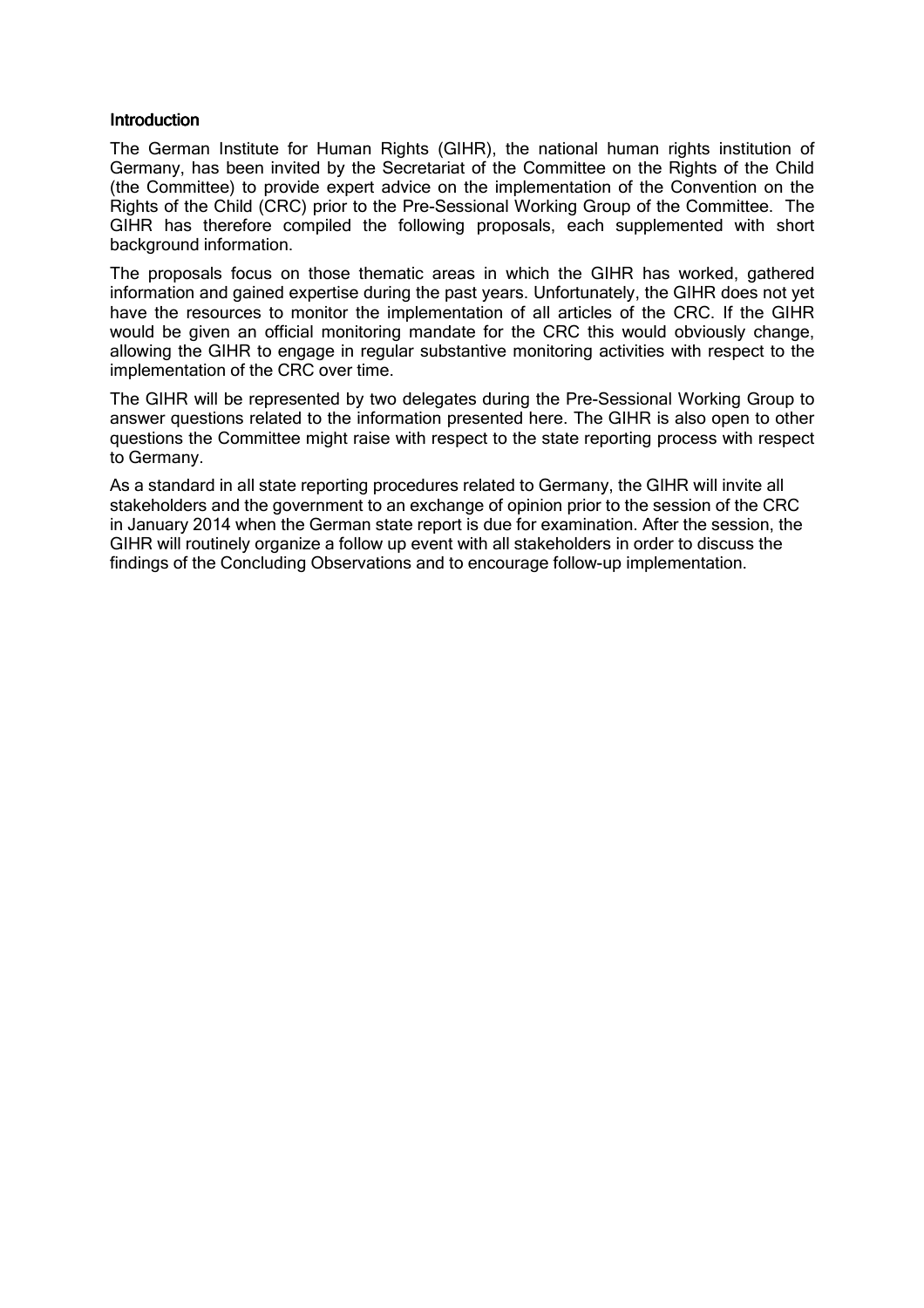# 1. Germany's National Action Plan

## Suggestion:

With regard to paragraphs 13-17 and 82 of Germany's Third and Fourth State Party Report, please provide more information on the implementation of Germany's National Action Plan "For A Child-Friendly Germany 2005-2010", particularly why the programme is not being continued, which goals have been achieved, detailed information as to the timetable and allocated budget. Please provide more information about the process towards further elaboration of the Action Plan as recommended in the Committee's Concluding Observation of 2004 (CRC/C/15/Add.226, para. 13-14).

## Explanation:

In its Third and Fourth State Party Report, the Federal Republic of Germany describes the process of creating the National Action Plan (paragraphs 13-17 and 82), but does not explain why this process is not being continued. Germany reports that several hundred children participated in the process, but it remains unclear whether the participation of vulnerable groups was ensured. While the steering committee's coordination task is described, the description of the monitoring mechanism and of the participation of children and youth in the implementation process requires more details. It remains unclear whether the National Action Plan covers all areas of the Convention as addressed in CRC/C/15/Add.226, paragraph 13.

# 2. Participation: The Right of the Child to be Heard (article 12)

# a. Participation in Judicial and Administrative Proceedings

## Suggestion:

Please provide detailed information and data – including its sources – regarding the respect for the views of the child, especially related to the duty of decision makers in judicial and administrative proceedings affecting the child to explain their reasoning, as established in article 12 of the Convention on the Rights of the Child (CRC).

## Explanation:

Germany's Report (paragraph 91) describes the general participation by children and juveniles in court procedures. Information remains unclear, however, about the introduction of legislative measures requiring decision makers in judicial or administrative proceedings to explain the extent of the consideration given to the views of the child and consequences for the child (CRC/C/GC/12, para. 33).

# b. Operation of Intersexual Children

## Suggestion:

Please explain how the right of intersexual children to be heard is guaranteed before an irreversible surgery or other irreversible medical treatment is carried out.

## Explanation:

 $\overline{a}$ 

Intersexual children are children who cannot be categorized as "male" or "female". Their number in Germany is unclear<sup>1</sup>, but according to scientific estimations approximately 150 to 340 intersexual children are being born in Germany each year.<sup>2</sup> Through medical procedures on the genitals, removal of gonads, ovaries or testicles, or through other forms of irreversible

<sup>&</sup>lt;sup>1</sup> Deutscher Ethikrat, *Intersexualität, Stellungnahme*, Berlin 2012, p. 66; available at: http://www.ethikrat.org/dateien/pdf/stellungnahme-intersexualitaet.pdf.

<sup>2</sup> Woweris, Jörg (2010): *"Intersexualität: eine kinderrechtliche Perspektive*", in: Frühe Kindheit 03/10, available at: http://liga-kind.de/fruehe/310\_woweries.php.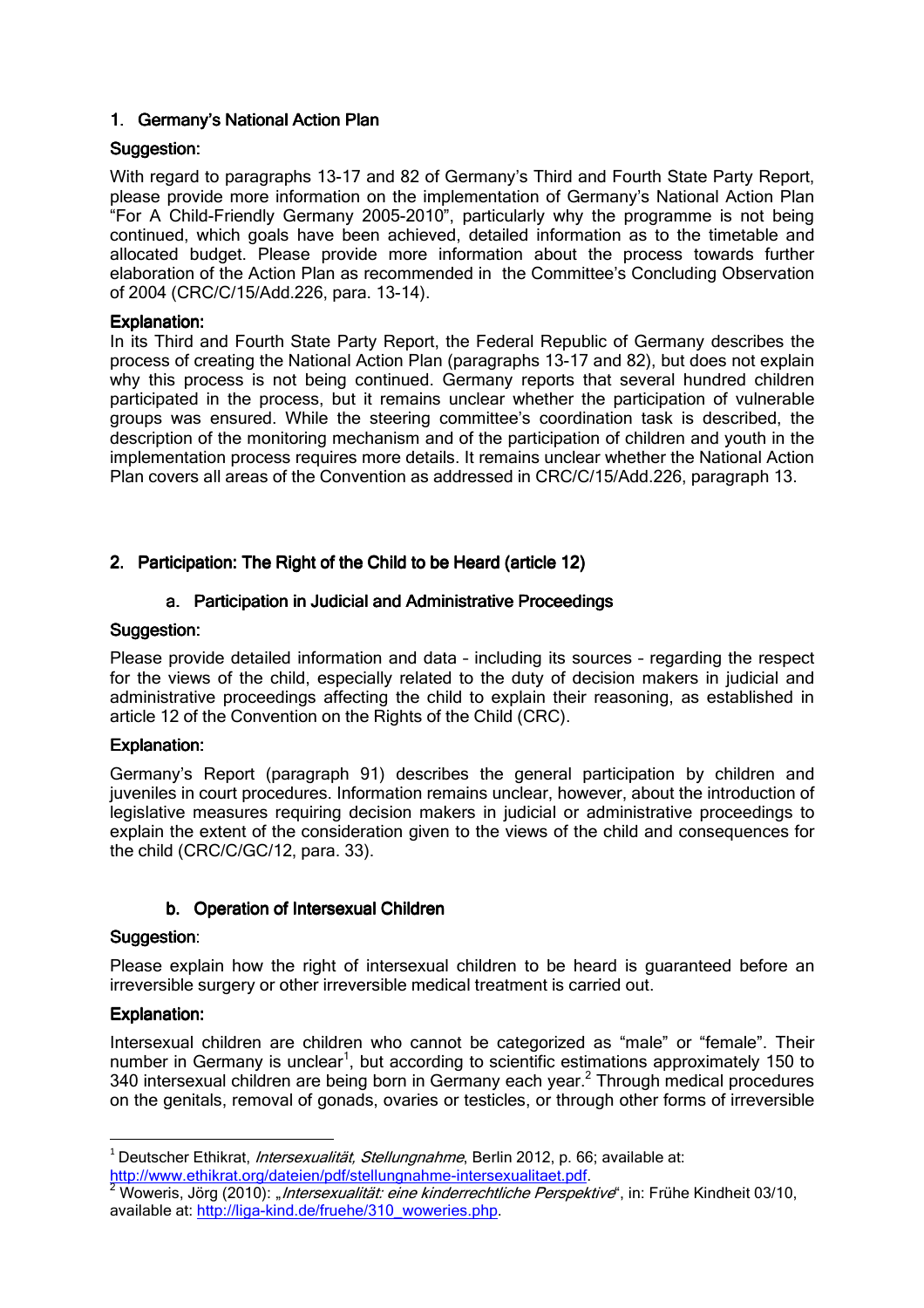medical treatment, in particular hormonotherapy, bodily appearance is aligned to the "male" or "female" sex. Such treatment is performed on infants, children and adolescents, depending on the discovery of their intersexuality. The parents' consent is required for such treatment. In view of the irreversibility of medical procedures and the severity of their physical, psychological and sexual consequences, substituted decision-making is irreconcilable with General Comment No. 12 of the CRC Committee, unless there is medical evidence that a surgery or treatment is necessary to save the child's life. The situation of intersexual persons in Germany was first brought before a UN treaty body through parallel reports by organizations of intersexual persons to the CEDAW Committee. In 2009, this body recommended to the German government to enter into a dialogue with intersexual persons (CEDAW/C/DEU/CO/6, para. 62). The government delegated this dialogue to the German Ethics Council (Deutscher Ethikrat). In 2011, the Committee on Economic, Social and Cultural Rights (E/C.12/DEU/CO/5, para. 26) called upon the German government "to step up measures" to ensure intersexual persons' personal integrity, and later that year, the CAT Committee expressed concern about the continuance of medical procedures "without effective informed consent of the individuals concerned or their legal guardians" and recommended to ensure such consent (CAT/C/DEU/CO/5, para. 20 a). The CAT Committee did not discuss CRC General Comment No. 12. In 2012, the German Ethics Council recommended that an irreversible medical procedure be performed on "children not yet capable of making decisions" only when "irrefutable reasons of the best interest of the child" require it.<sup>3</sup> The Ethics Council, however, did not discuss CRC General Comment No. 12. To date, the government has not introduced a draft law on the issue, nor is there a systematic approach to ensure better knowledge and awareness among medical personnel, nor full access to advice for intersexual children and their parents.

## c. Participation in School

## Suggestion:

Please provide information on how the right of the child to participate in school is promoted in each Land.

## Explanation:

In its Third and Fourth State Party Report, the Federal Republic of Germany reports on participation by children and youth in Germany in shaping their environment and the society in which they live. Regarding participation of children in school, the Report notes that there are differences at the Länder level, but it does not give an overview of the regulatory models of children's participation in school in the respective *Länder* and their implementation in practice (CRC/C/DEU/3-4, para. 92-94). In its Concluding Observation of 2004, the Committee recommended that further efforts shall be made to ensure the implementation of the principle of the respect for the views of the child with particular emphasis on the right of the child to participate at school (CRC/C/15/Add. 226, para. 29).

## 3. Human Rights Education of Teachers and Other Professional Groups Working with Children

## Suggestion:

Please provide updated and detailed information concerning the measures taken to provide human rights education for all school children and training for teachers and other professionals working with children as discussed particularly in paragraph 254 in the Third and Fourth State Party Report: Please provide information on the concrete measures to include human rights education in school and training curricula, as outlined in the UN Declaration on Human Rights Education and Training (A/RES/66/137, article 8). Please also

 $\overline{a}$  $3$  *Supra* note 1, p. 174 (translation from German).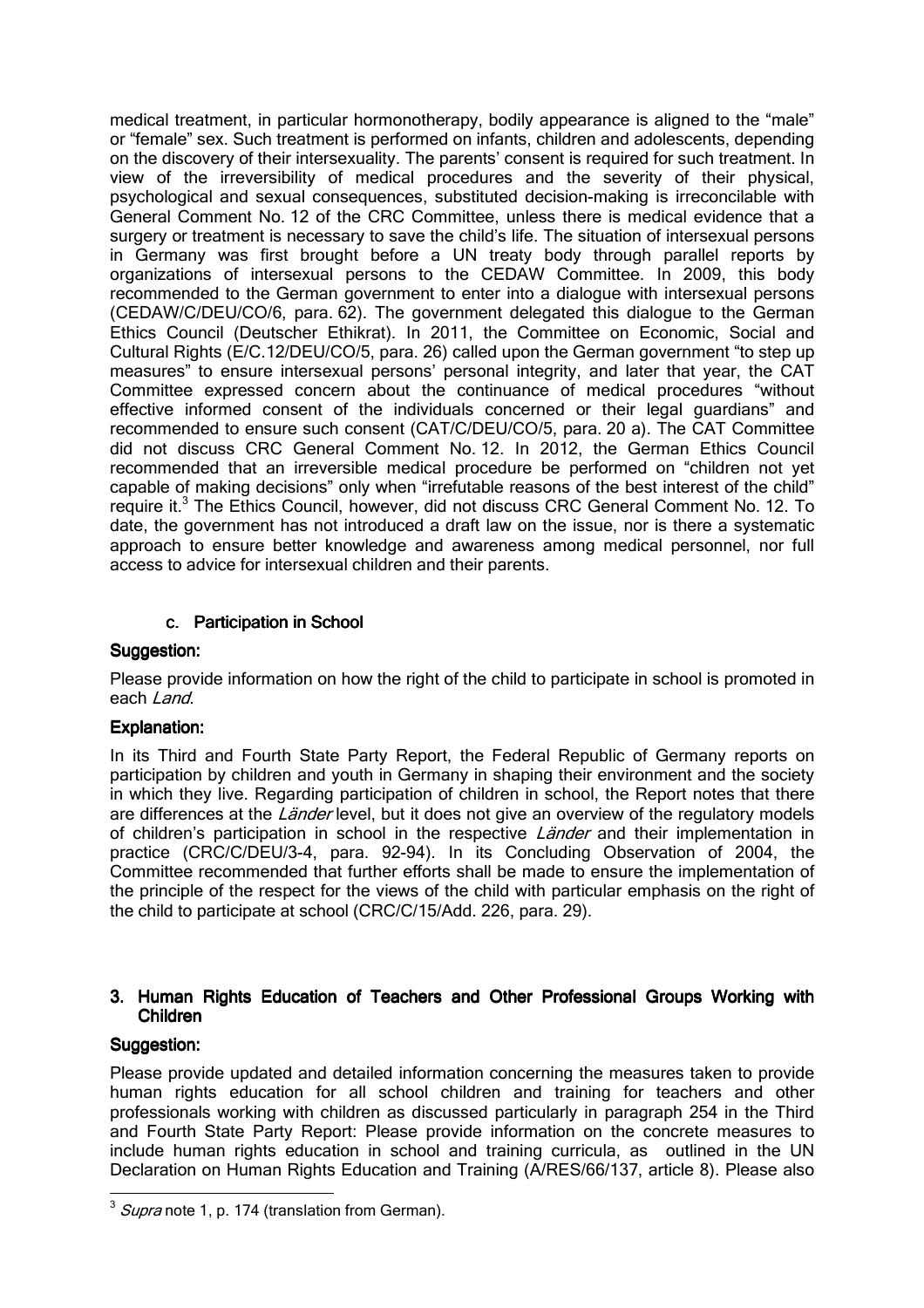provide more details on how especially vulnerable groups and professional groups working for and with children are targeted (CRC/C/15/Add.226, paras. 19-20, 53).

## Explanation:

Paragraphs 19-20 of the Committee's Concluding Observations (CRC/C/15/Add. 226, para. 19-20) cover the dissemination of information and training concerning the CRC, especially to vulnerable groups and to professional groups working for and with children. Paragraph 53 (b) recommends to further develop human rights education. Article 8 of the UN Declaration on Human Rights Education and Training lists the state's responsibilities to develop and promote strategies and policies, action plans and programmes to implement human rights education and training, e.g. through its integration into school and training curricula.

As far as the professional groups working for and with children are concerned, the State Party Report only describes optional programmes for some groups (teachers, lawyers, social workers) in paragraphs 51, 52 and 252. State Party Report paragraphs 252-256 describe competitions, websites and projects concerning human rights education, whose sustainability and effectiveness in reaching all necessary target groups would need to be evaluated. Vulnerable groups, civil servants, local government officials, personnel working in institutions, and health personnel are not addressed, neither are mandatory programmes for these groups mentioned.

## 4. Monitoring of the Implementation of Children's Rights

## Suggestion:

Please provide information on when and how the Government will implement the Committee's recommendation on establishing an independent monitoring mechanism of the CRC in Germany. Please also specify how the role of civil society in monitoring children's rights in Germany shall further be strengthened by the federal Government. In addition, please provide information on how the German government is fulfilling its obligation of selfmonitoring and evaluation by conducting "child impact assessments" as well as "child impact evaluations" at national level, *Länder* level and local level.

## Explanation:

In its Concluding Observations in 1995 and 2004 (CRC/C/15/Add.43, para. 23 and CRC/C/15/Add. 226, paras. 12 and 16), the Committee encouraged Germany to establish a central independent mechanism for comprehensive monitoring of the CRC in accordance with the Paris Principles and the Committee's General Comment No. 2 on National Human Rights Institutions (NHRIs) (CRC/GC/2002/2, para. 29). To this day, however, Germany has neither set up an independent monitoring mechanism in accordance with the Paris Principles nor has it provided Germany's A-status NRHI, the German Institute for Human Rights, with the capacity to monitor the implementation of the CRC . With respect to the UN Convention on the Rights of Persons with Disabilities (CRPD), the Government conferred the mandate of the independent monitoring mechanism pursuant to article 33 paragraph 2 on the German Institute for Human Rights.

In its General Comment no. 5 of 2003 (CRC/GC/Nr. 5/ para. 45) the Committee highlights the importance of self-monitoring and evaluation as an obligation by Governments, in addition to independent monitoring. The demand for continuous "child impact assessments" and "child impact evaluations" in legislation, policy development and implementation at all levels of government is explicitly stressed.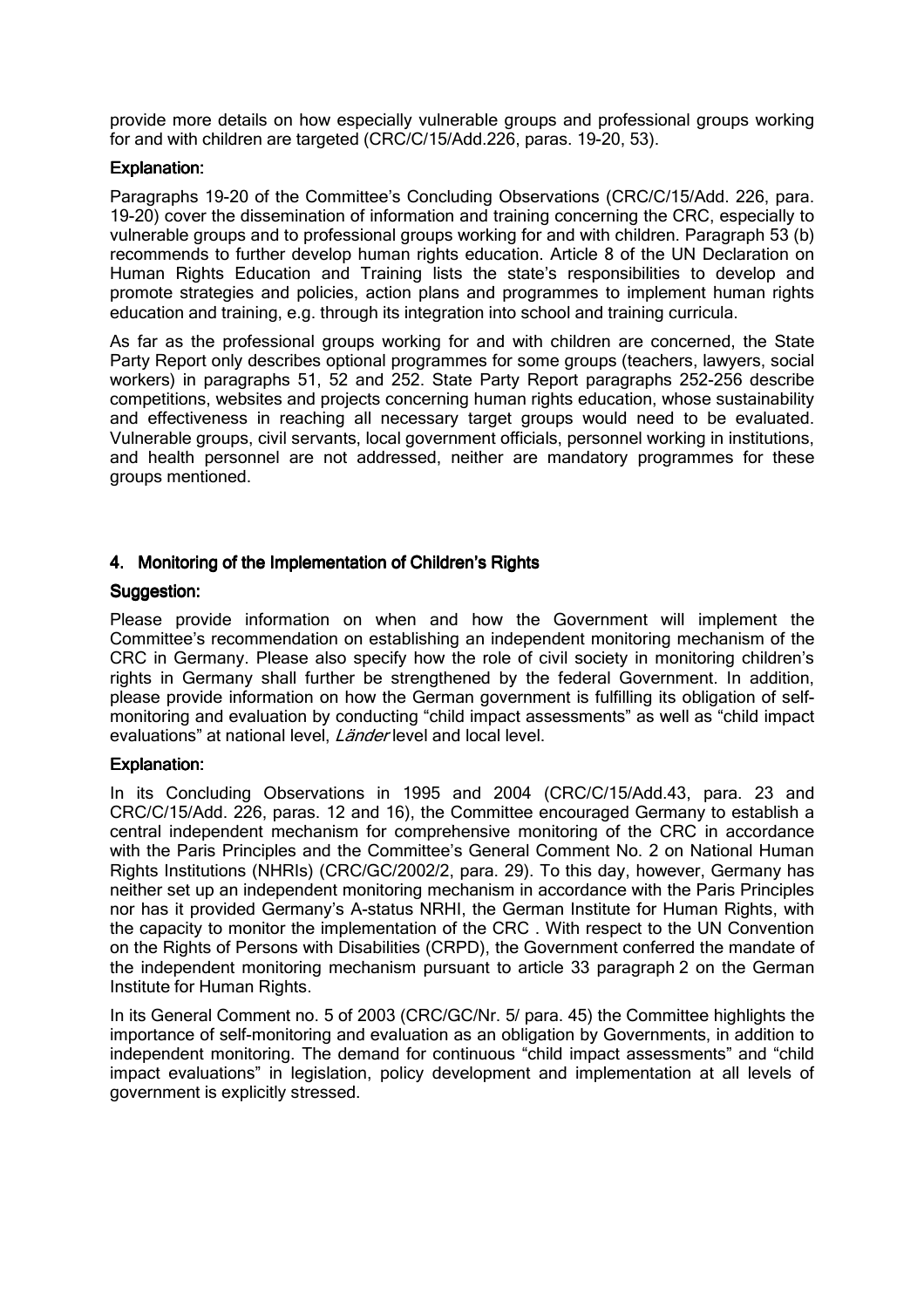## 5. Right to Education of Children with Disabilities

## Suggestion:

Please provide information on efforts made to ensure inclusive education of children with disabilities and the steps taken to overcome segregation and to establish an inclusive educative system which accommodates all children with disabilities.

## Explanation:

Recent studies have shown that the overall rate of inclusive education in schools for children in the Federal Republic of Germany remains low. $4$  An average of about 75 percent of children with disabilities is still educated in special schools, and there are considerable discrepancies between the rates of inclusive education in the different Länder. Almost all Länder fail to comply with their obligations with regard to the speedy creation of an inclusive education system according to Article 24 of the CRPD. The implementation measures for the CRPD outlined by the Federal Government in its CRPD National Action Plan are insufficiently geared towards the rights of children with disabilities, and so far, the conference of the competent Länder ministers has not taken up its lead role in the realization of the right to an inclusive education for children with disabilities,<sup>5</sup> in line with the Committee's finding that "inclusive education should be the goal of educating children with disabilities" (CRC/C/GC/9, paras. 11 and 66-67).

## 6. Violence against Girls with Disabilities

## Suggestion:

In the view of the findings that girls with disabilities are disproportionally subjected to violence, please provide information on measures taken to protect girls with disabilities from violence.

## Explanation:

 $\overline{a}$ 

The Committee itself has already addressed the issue that children with disabilities are more vulnerable to all forms of abuse and urged States parties to take all necessary measures for the prevention of abuse of and violence against children with disabilities (CRC/C/GC/9, paras. 42-44). A recent study commissioned by the Federal Government on the situation in Germany revealed that women with disabilities in general and girls with disabilities in particular suffer violence on a more regular basis than the average female person without disability.<sup>6</sup> For example, the study found that girls with disabilities suffered from physical

http://www.institut-fuer-menschenrechte.de/fileadmin/user\_upload/PDF-

Dateien/Stellungnahmen/stellungnahme\_der\_monitoring\_stelle\_eckpunkte\_z\_verwirklichung\_eines\_in klusiven\_bildungssystems\_31\_03\_2011.pdf; and press release of the National CRPD Monitoring Body of 25 November 2011: KMK verweigert Führungsrolle bei Inklusion in der Schule, available at: http://www.institut-fuer-

fuehrungsroll.html?tx\_ttnews[day]=25&cHash=9e7f72de13ce3fc23918ecae1ee9c0e0.

<sup>&</sup>lt;sup>4</sup> Cf. Klemm, Klaus (2013): *Inklusion in Deutschland - eine bildungsstatistische Analyse* [commissioned by the Bertelsmann Stiftung], available at: http://www.bertelsmannstiftung.de/cps/rde/xbcr/SID-9FE1D608-39300339/bst/xcms\_bst\_dms\_37485\_37486\_2.pdf.<br>5 Eer mere details, aso the pesitien paper of the National CBDD Menitering Bedy (2011): *Fe* 

For more details, see the position paper of the National CRPD Monitoring Body (2011): Eckpunkte zur Verwirklichung eines inklusiven Bildungssystems (Primarstufe und Sekundarstufen I und II), available at:

menschenrechte.de/de/aktuell/news/meldung/archive/2011/november/article/pressemitteilungmonitoring-stelle-zur-un-behindertenrechtskonvention-kmk-verweigert-

<sup>&</sup>lt;sup>6</sup> Cf.: Hornberg, Claudia / Schröttle, Monika et al.(2012): Lebenssituation und Belastungen von Frauen mit Beeinträchtigungen und Behinderungen in Deutschland [University Bielefeld commissioned by the Federal Ministry for Family, Senior Citizens, Women and Youth], available at: http://www.bmfsfj.de/RedaktionBMFSFJ/Broschuerenstelle/Pdf-Anlagen/Lebenssituation-und-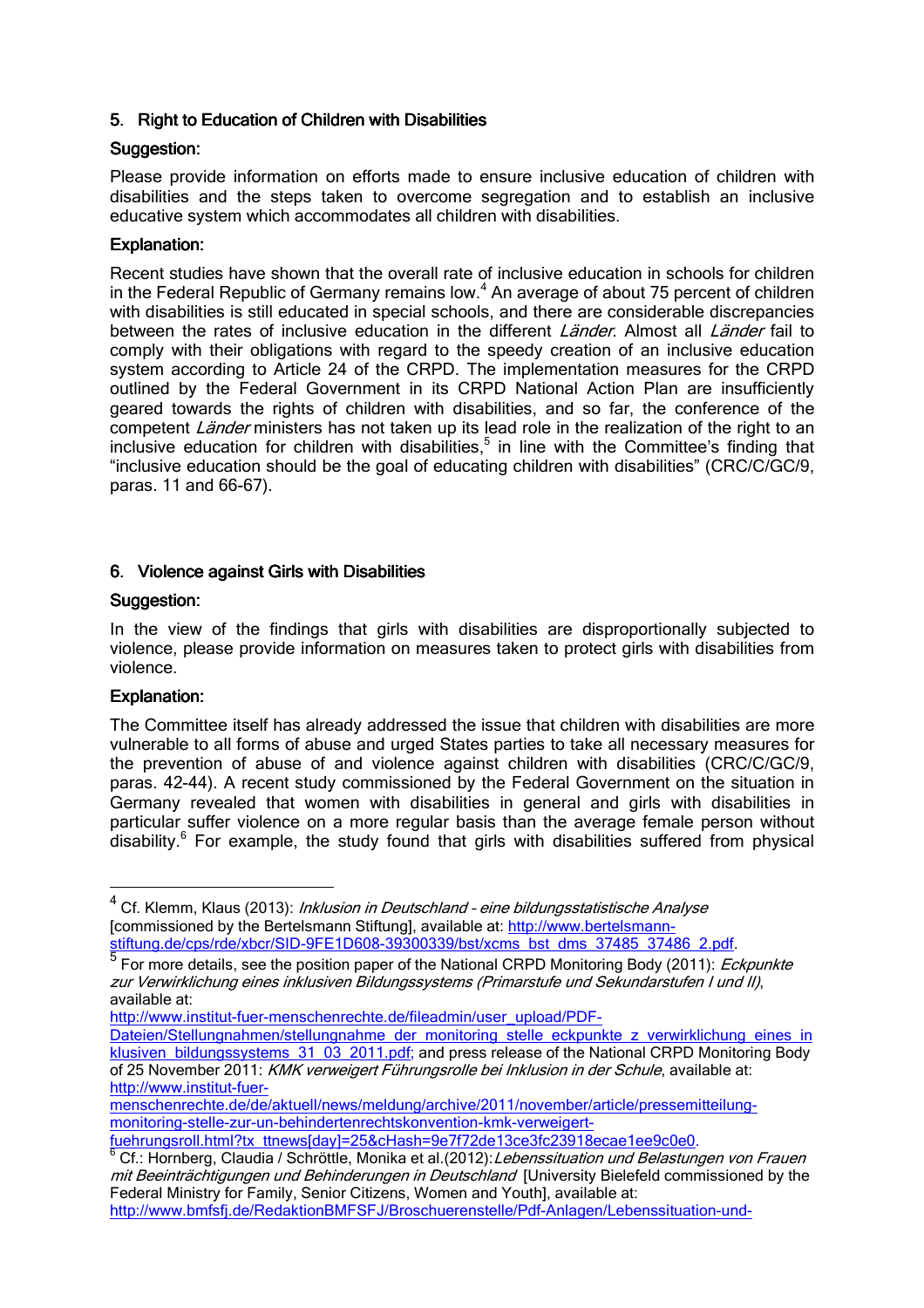violence and psychological abuses about twice as often as girls without disabilities in their childhood and youth. Girls with disabilities suffered from sexual violence two to three times more often in their childhood and adolescence than girls without disabilities. Therefore, the German Institute for Human Rights, as National CRPD Monitoring Body, has demanded that nationwide access to barrier-free protection and support facilities for women affected by violence is guaranteed for women and girls with disabilities and that effective protection and complaint mechanisms are provided to women and girls with disabilities that live in specialized facilities.

## 7. Trafficking

## Suggestion:

Please provide information on the implementation of the Council of Europe Convention on Action against Trafficking in Human Beings in Germany, especially regarding the residence permit for child victims in accordance with the best interests of the child.

#### Explanation:

The Council of Europe Convention on Action against Trafficking in Human Beings, which entered into force in Germany on 1 April 2013, obliges States - under certain conditions – to grant a residence permit to victims of trafficking. As a matter of principle, article 14 allows States Parties to choose between granting a residence permit in exchange for cooperation with the law enforcement authorities and granting a residence permit on account of the victim's needs, or to adopt both options simultaneously.

In the case of trafficked children, the child's best interests take precedence over the two requirements: the Council of Europe Convention provides that residence permits for child victims are to be "issued in accordance with the best interests of the child and, where appropriate, renewed under the same conditions." (Council of Europe Convention on Action against Trafficking in Human Beings, article 14 para. 2)

The German Residence Act (Aufenthaltsgesetz) does not meet the Convention's obligation under article 14, because victims of human trafficking - regardless of whether they are children or adults - are granted residence permits on the basis of section 25 para. 4 (a) of the German Residence Act, which mandatorily requires the cooperation with the law enforcement authorities as a condition for a residence permit. In addition, the Residence Act does not contain a provision enabling the responsible Länder authorities to regularly consider the best interests of the child when issuing a residence permit.

## 8. Child Poverty

## Suggestion:

<u>.</u>

Please provide data and information on the measures taken to combat child poverty and to increase educational opportunities and cultural participation for poor children. Please put special focus on the measures taken in order to implement the decision of the German Constitutional Court on social benefits of February 2010<sup>7</sup> as well as on measures beyond the implementation of these decisions. In particular, please elaborate on the newly established empirical foundation for the modified calculation of social benefits for children and on their

Kurzfassung,property=pdf,bereich=bmfsfj,sprache=de,rwb=true.pdf.

Belastungen-von-Frauen-mit-Behinderungen-

<sup>7</sup> German Constitutional Court 1 BvL 1/09, 1 BvL 3/09, 1 BvL 4/09, official English translation available at:

http://www.bundesverfassungsgericht.de/entscheidungen/ls20100209\_1bvl000109en.html?Suchbegrif f=%22hartz+IV%22.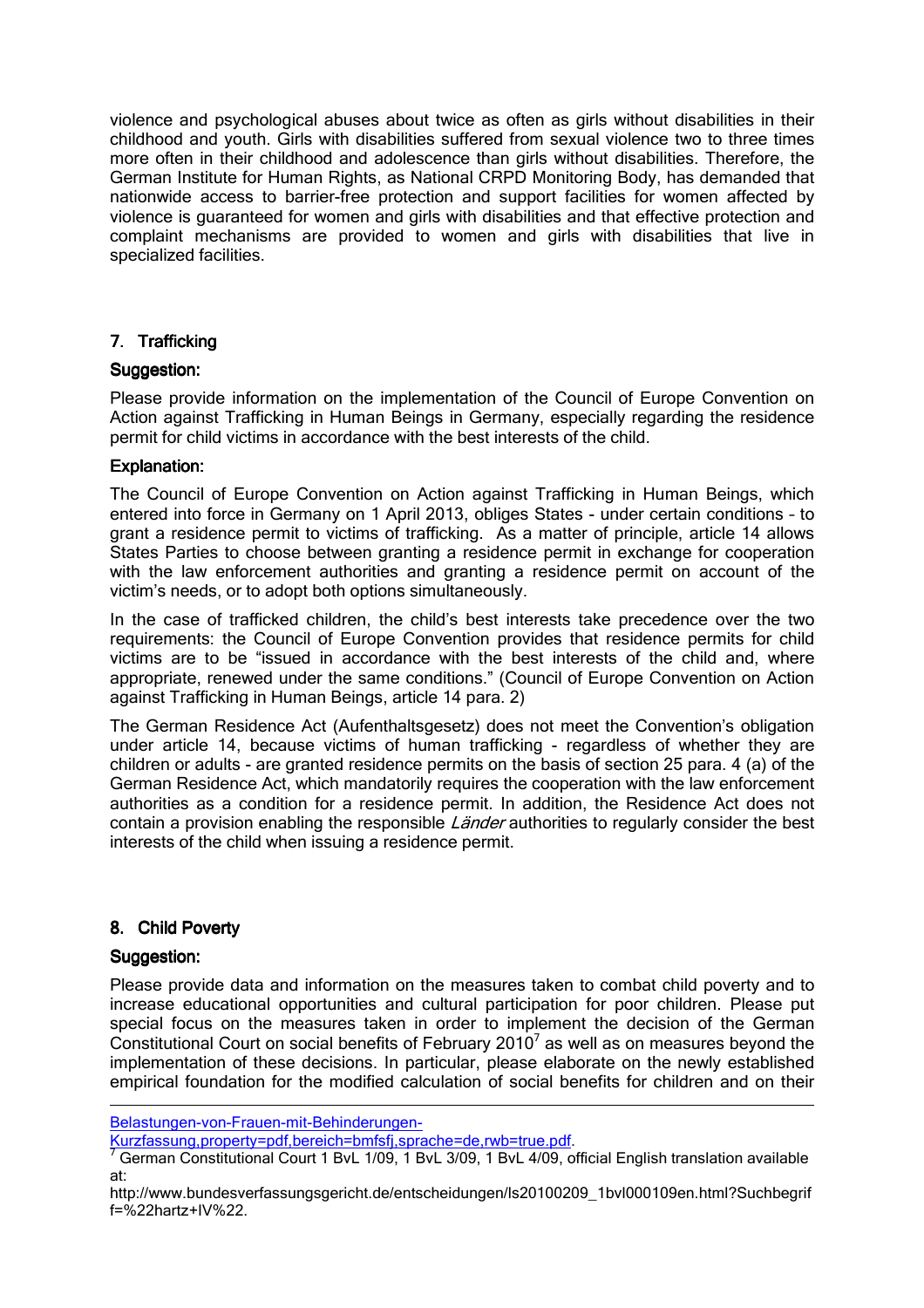connection to children's rights under the CRC, especially the rights to education and to participation in cultural life.

## Explanation:

There exists a wide range of different studies on the quantity and quality of child poverty in Germany. Human rights-based studies, however, are rare. In its judgment on social benefits, the German Constitutional Court criticised the legislator's failure to address child-specific needs, in particular children's rights to education and to participation. It also noted that children cannot be seen as 'small adults', with the consequence that the assessment of their needs with respect to food or clothes cannot be made simply as a percentage of an adult's needs in this respect. Consequently, the Court set out the requirement that the legislator shall calculate social benefits for children so as to fulfil the "socio-cultural" minimum, which is defined as necessary for a life in dignity and which is not limited to mere survival, but to participation in society and to education as a gateway right to a self-determined life in the future. After the decision, the German government amended the law and increased the benefits slightly. The public debate and the Government's public statements during the review process focussed on the nominal amount of the increase and on its impact on the federal budget and that of municipalities. In view of this fact and due to the scarcity of humanrights based studies and human-rights based data on child poverty the German government should explain how the new social benefits for children have been calculated and how the fulfilment of the relevant children's rights has been operationalized to serve as the yardstick for the new calculation.

## 9. Unaccompanied Minors

## Suggestion:

Please provide information on the implementation of article 20 CRC regarding unaccompanied minors. In particular, please provide information on how the best interest of the child is ensured with respect to their accommodation during asylum procedures and how the child's right to liberty is respected in deportation procedures.

# Explanation:

The Committee already repeated its concerns as to the situation of unaccompanied minors in its Concluding Observations of 2004 (CRC/C/15/Add. 226, paras. 54-55). In its Concluding Observations of 2008, the Committee identified deficits as to how Germany implements the Optional Protocol on the Involvement of Children in Armed Conflict with respect to the treatment of child soldier refugees in Germany (CRC/C/OPAC/DEU/CO/1, paras. 16-17). The Committee reminded Germany to draw attention to its General Comment<sup>8</sup> on unaccompanied children. In Germany's handling of unaccompanied children deficits persist, notably with respect to asylum-seekers between 16 and 18 years.

A fundamental problem exists in asylum procedures or procedures connected with the Residence Act, where children are treated like adults as soon as they have reached the age of 16.<sup>9</sup> As one consequence, they are often excluded from the protection of the youth welfare service<sup>10</sup> - at least in some *Länder* - and are placed in premises designed to house adult asylum seekers.<sup>11</sup> Such practice clearly ignores the best interests of the child.

 8 General Comment No 6, 01.09.2005, CRC/GC/2005/6.

<sup>&</sup>lt;sup>9</sup> See § 12 Asylverfahrensgesetz (AsylVfG) [AsylumProcedureAct] and § 80 Aufenthaltsgesetz (AufenthG) [ResidenceAct].

<sup>&</sup>lt;sup>10</sup>Sozialgesetzbuch VIII (SGB) VIII [Social Code VIII].

<sup>&</sup>lt;sup>11</sup>See also: Third and Fourth State Party Reports of the Federal Republic of Germany regarding the United Nations Convention on the Rights of the Child, p. 86 ff. paragraph 271 ff.